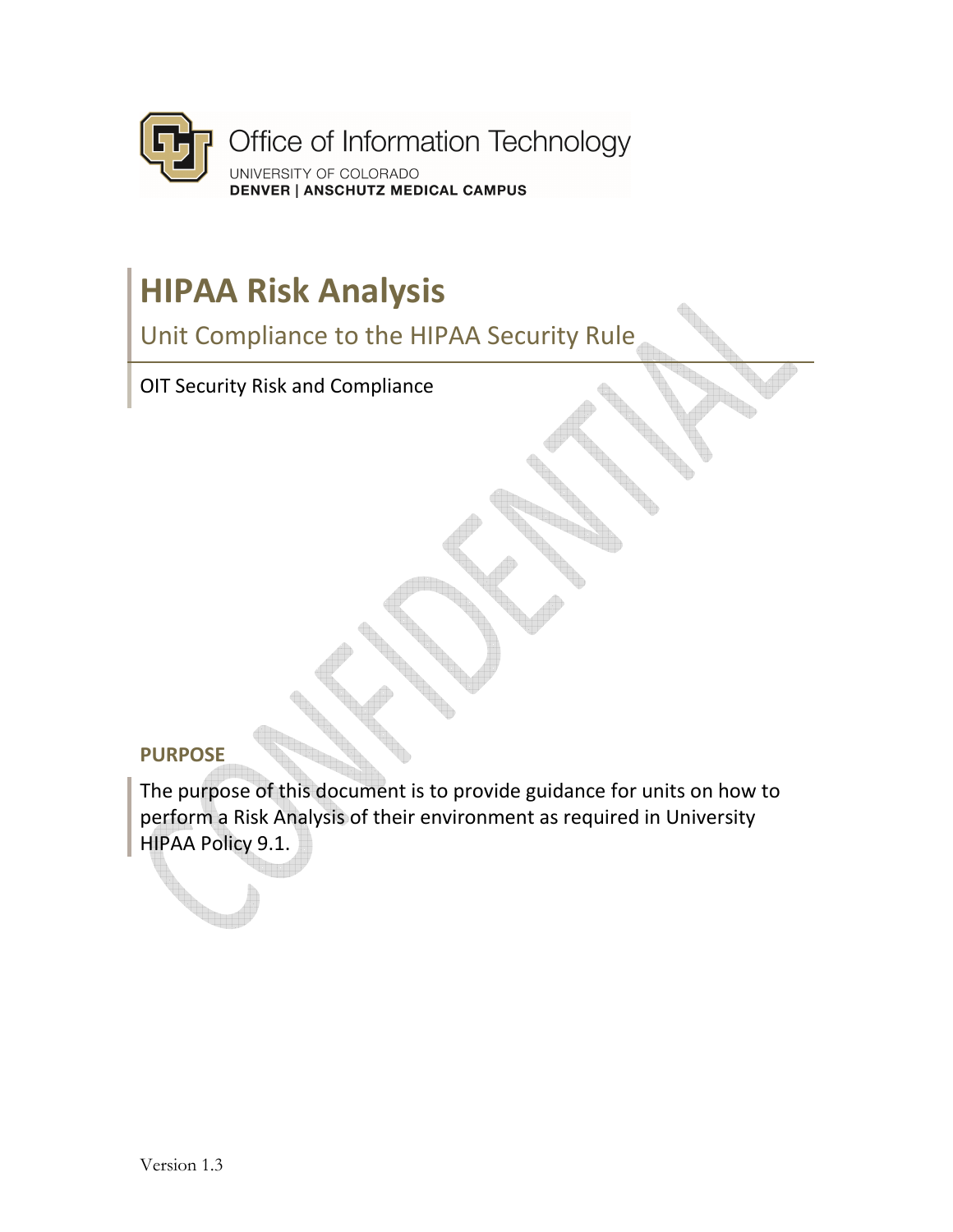

### **Contents**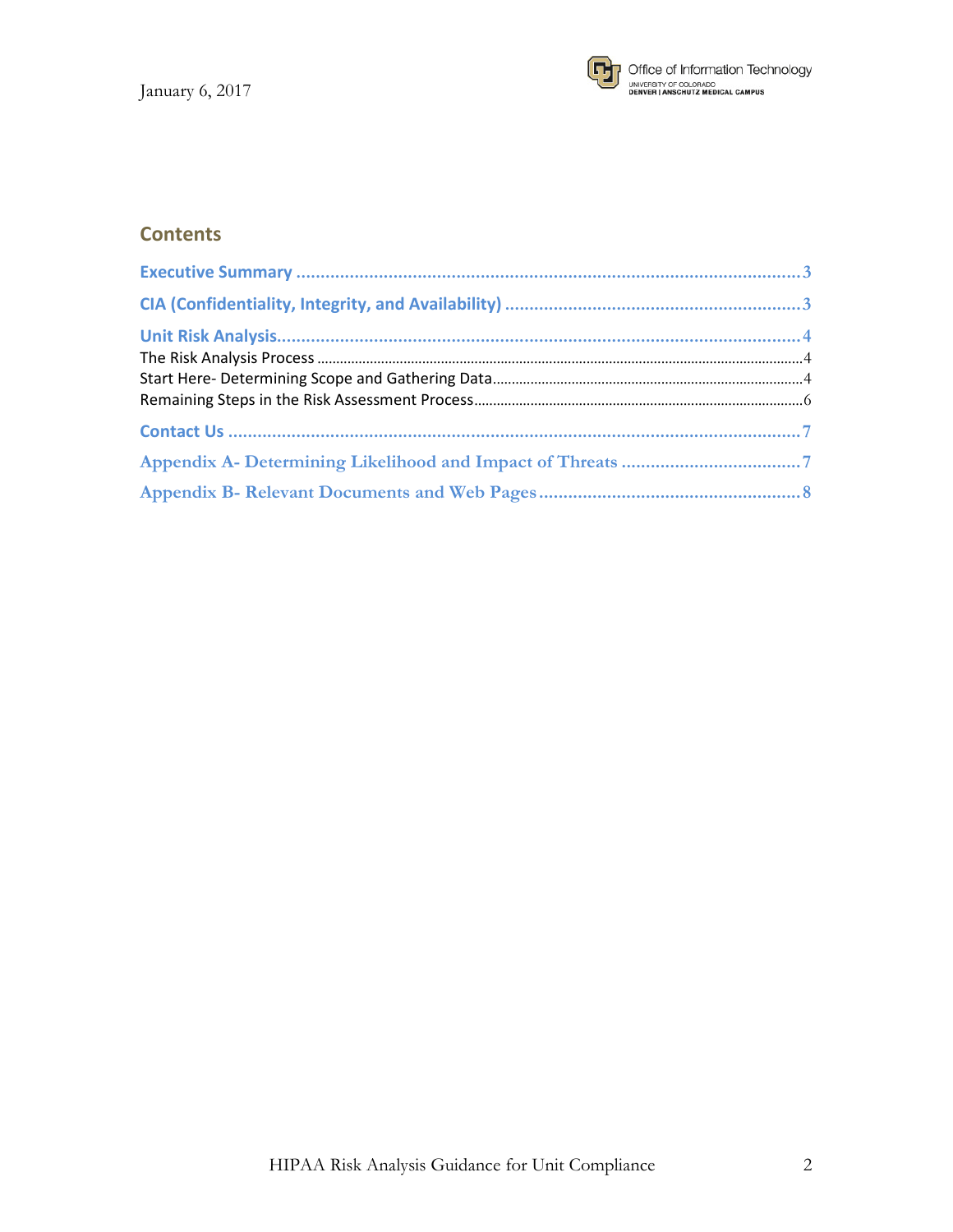

The purpose of this document is to give guidance to departments, schools, offices and other campus units on the Anschutz Medical Campus, and to a much lesser extent CU Denver campus, in their responsibilities to meet compliance to the HIPAA Security Rule. In order to meet compliance, a Risk Analysis must be performed every two (2) years, or as needed based on significant environmental or operational changes to the unit security, in order to identify and address risks to University ePHI. This document will provide guidance on the Risk Analysis process. This document will provide guidance on the Risk Analysis process.

The audience for this document are holders (owners and custodians) of ePHI at the university. These owners and custodians of ePHI are responsible for the privacy and proper handling of ePHI and must meet the requirements of HIPAA compliance.

For additional information regarding University HIPAA policy refer to Appendix A.

### **CIA (Confidentiality, Integrity, and Availability)**

The CIA triad is a widely-used security model that stands for Confidentiality, Integrity, and Availability. These key principles must be assured in any secure HIPAA system and a breach of any of the three can mean serious consequences to the University. The CIA triad is a model that is referred to and considered throughout the Risk Analysis process.

**C**onfidentiality- Ensuring that the data only reaches the people it was intended for or authorized to view it.

**I**ntegrity- Assurance that the data has not changed and is trusted and accurate.

**A**vailability- A guarantee that the data will be readily available to authorized people at all times.

 The Unit should determine which principle is most important to them when performing a Risk Analysis of their HIPAA environment.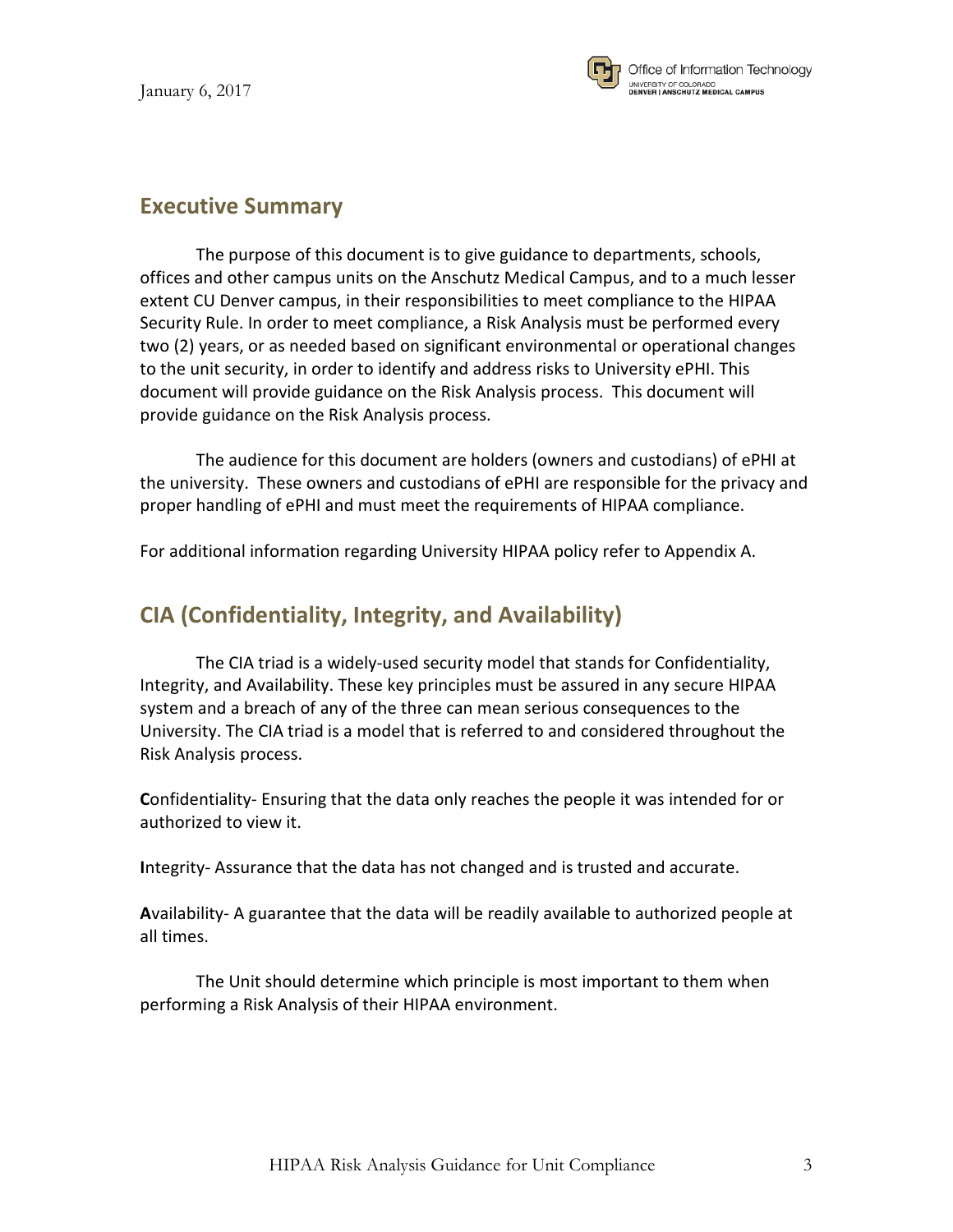

## **Unit Risk Analysis**

**The Risk Analysis Process** 

The steps below are a very generic description of the Risk Assessment/Analysis process and are meant as a good starting point. Follow all steps and document as you go through the process.

### **Start Here- Determining Scope and Gathering Data**

- 1. Determine the scope of the analysis/assessment.
	- In a technical risk assessment, the scope should include any people, systems, applications, services, or facilities that are used in the process of receiving, storing, maintaining, and/or transmitting ePHI within your environment.
- 2. Gather data
	- Begin Steps 1 and 2 by completing the Scoping Questionnaire below. You cannot protect your ePHI without knowing who accesses your data, the type of data being protected, where the data stored, etc. The questionnaire will assist you with gathering the data required to begin the Risk Analysis.

### **Scoping Questionnaire**

**Unit:** 

**Author (person filling out this form):** 

 **Author Email:** 

 **Author Phone:** 

**Author Job Title:** 

**Date:** 

### What type of data is received, stored, maintained, and/or transmitted?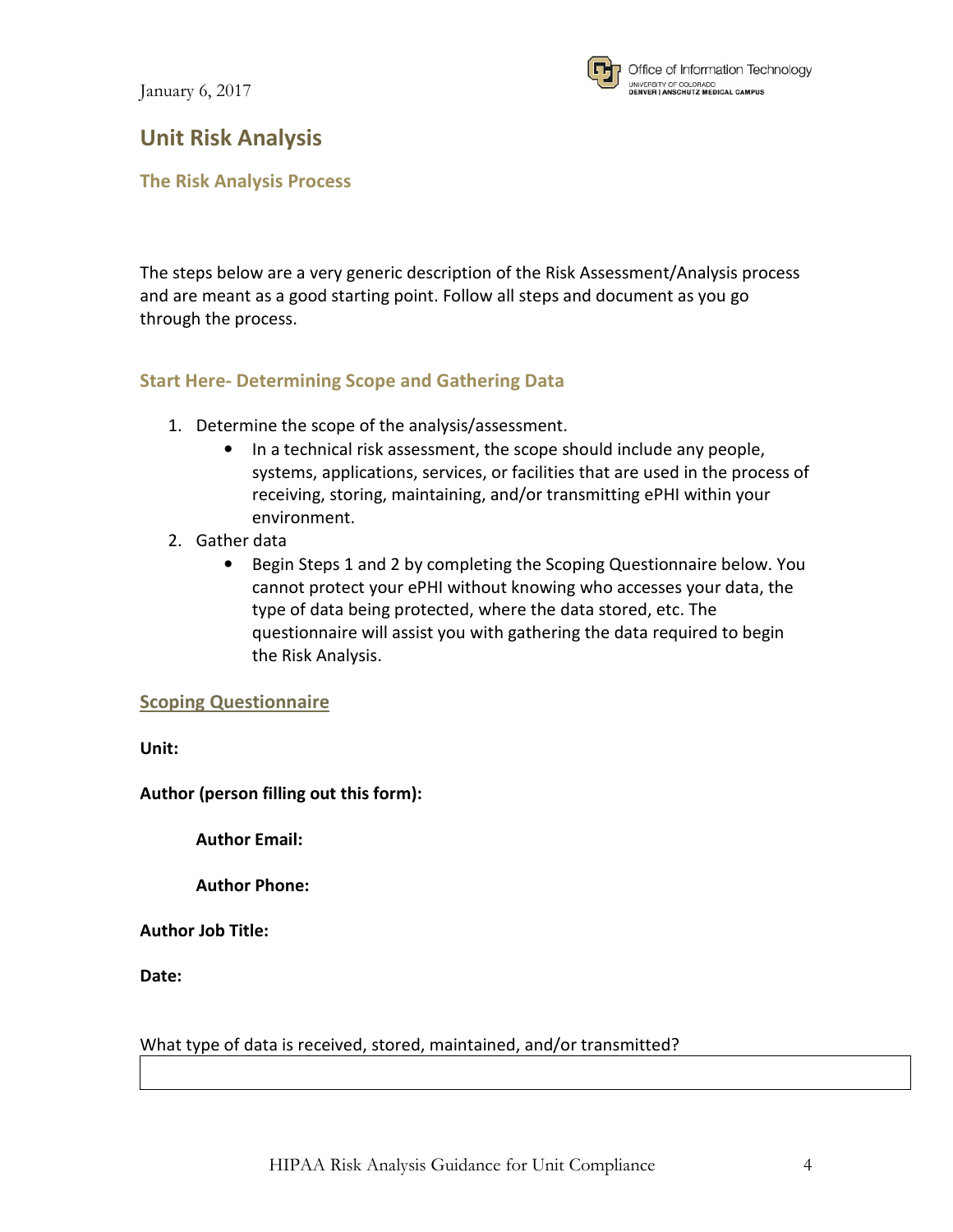

Office of Information Technology UNIVERSITY OF COLORADO<br>DENVER | ANSCHUTZ MEDICAL CAMPUS

How does the data fit into the CU Data Classification model?

http://www.cu.edu/ois/data-classifications-impact

How will the data be used?

Where will the data be stored? Will it be stored on premise or off premise? If on premise, how will it be secured?

Who is responsible for the data?

How many records will be processed/stored?

Who will have access to the data? (CU staff/faculty only? Affiliates? Vendors?)

Where will the data be accessible from? (Only on campus? Off campus?)

Will you have Third party vendors that will host hardware, software, and/or infrastructure for this environment?

How do you Protect the data?

- OIT resources: (Email, File Server, Sharepoint, etc.)
- Third-party resources
- In-house Developed Resources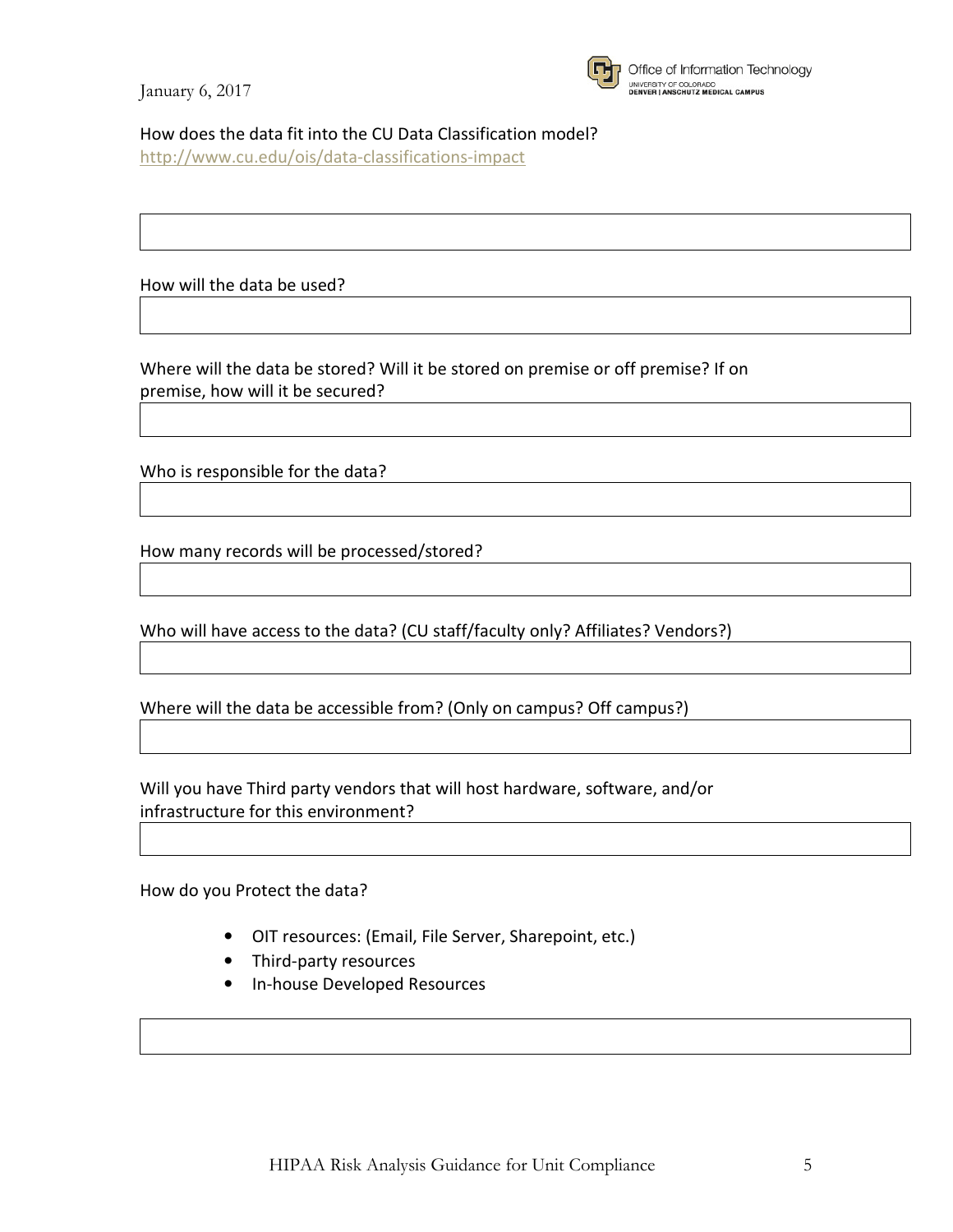

### **Remaining Steps in the Risk Assessment Process**

- 3. Identify and document potential threats and vulnerabilities.
	- Following the data gathering step in the Risk Analysis process, you must identify your potential threats and where you feel your unit is vulnerable to a breach. Document your findings.
- 4. Assess current security controls.
	- What security controls currently in place will provide protection against the identified threats? Are there gaps where the control does not adequately protect the data?
- 5. Determine the likelihood of threat occurrence.
	- How likely is a particular threat to the data? Go through each identified threat and determine the likelihood of the threat occurring.
	- See Appendix A for a chart that will assist in determining likelihood and the Risk Score.
- 6. Determine the potential impact of threat occurrence.
	- If a particular threat occurs, how will it impact the unit? Will business continue? Will there be significant loss of data?
	- Refer to the University Data Classifications and Impact Page to assist you in determining the impact to your unit. http://www.cu.edu/ois/data-classifications-impact
	- See Appendix A for a chart that will assist in determining risk and the Risk Score.
- 7. Identify security controls
	- Determine what additional security controls must be put in place to remediate vulnerabilities.
- 8. Draft a Security Plan
	- Determine and document a Security Plan to address threats and vulnerabilities discovered during the Risk Analysis. The plan should explain how you will implement the controls in order to protect the data.
- 9. Implement the controls listed in the Security Plan
	- Implement controls and assess to ensure the data is secure.
- 10. Document the Implementation Plan
	- Document the plan for implementing each control listed in the Security Plan
- 11. Review every two years
	- The Security Plan is for the current state of your environment and should be reviewed every two years or as changes to the mission, changes in risk and changes in the environment occur.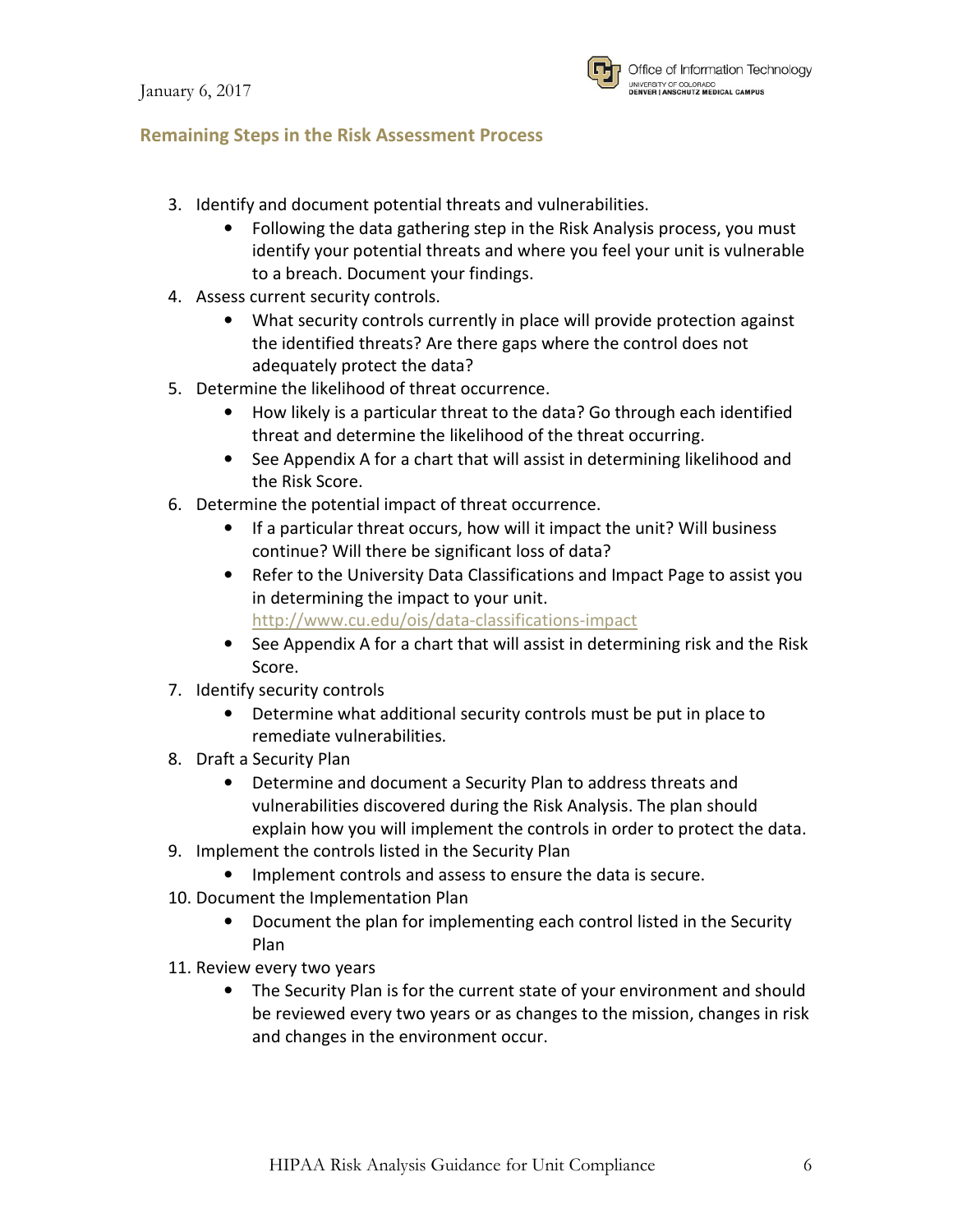

# **Contact Us**

The Risk and Compliance Team is here to help you if you need assistance. Please email us at UCD-OIT-RAC@ucdenver.edu or call the Help Desk at 303-724-4357.

# **Appendix A- Determining Likelihood and Impact of Threats**

|                                            |   |                       | <b>Risk Score</b>     |                |
|--------------------------------------------|---|-----------------------|-----------------------|----------------|
| ikelihood                                  | 3 | 3                     | 6                     | $\overline{Q}$ |
|                                            | 2 | $\mathcal{D}_{\cdot}$ | 4                     |                |
|                                            | 1 |                       | $\mathcal{D}_{\cdot}$ | 3              |
| $Risk Score =$<br>Likelihood X<br>Severity |   |                       | $\mathbf{2}$          | 3              |
|                                            |   | Severity/Impact Level |                       |                |

| <b>Impact</b>                                                                                                                                                                                                                                                                                        | Rating         | Likelihood                                                    |
|------------------------------------------------------------------------------------------------------------------------------------------------------------------------------------------------------------------------------------------------------------------------------------------------------|----------------|---------------------------------------------------------------|
| Low Impact: Limited adverse effect.<br>The organization is able to perform its<br>primary functions, but the<br>effectiveness of the functions is<br>noticeably reduced. Minor harm to<br>individuals, minor financial loss, minor<br>damage to organizational assets. Little<br>potential for loss. |                | Low Likelihood: Unlikely the threat<br>would occur.           |
| <b>Moderate Impact: Serious adverse</b><br>effect. Significant degradation in<br>mission capability for a duration of<br>time and to the extent the<br>organization's ability to perform its<br>primary functions is significantly<br>reduced. Results in significant<br>remediation cost.           | $\overline{2}$ | <b>Moderate Likelihood:</b> Likely the<br>threat could occur. |